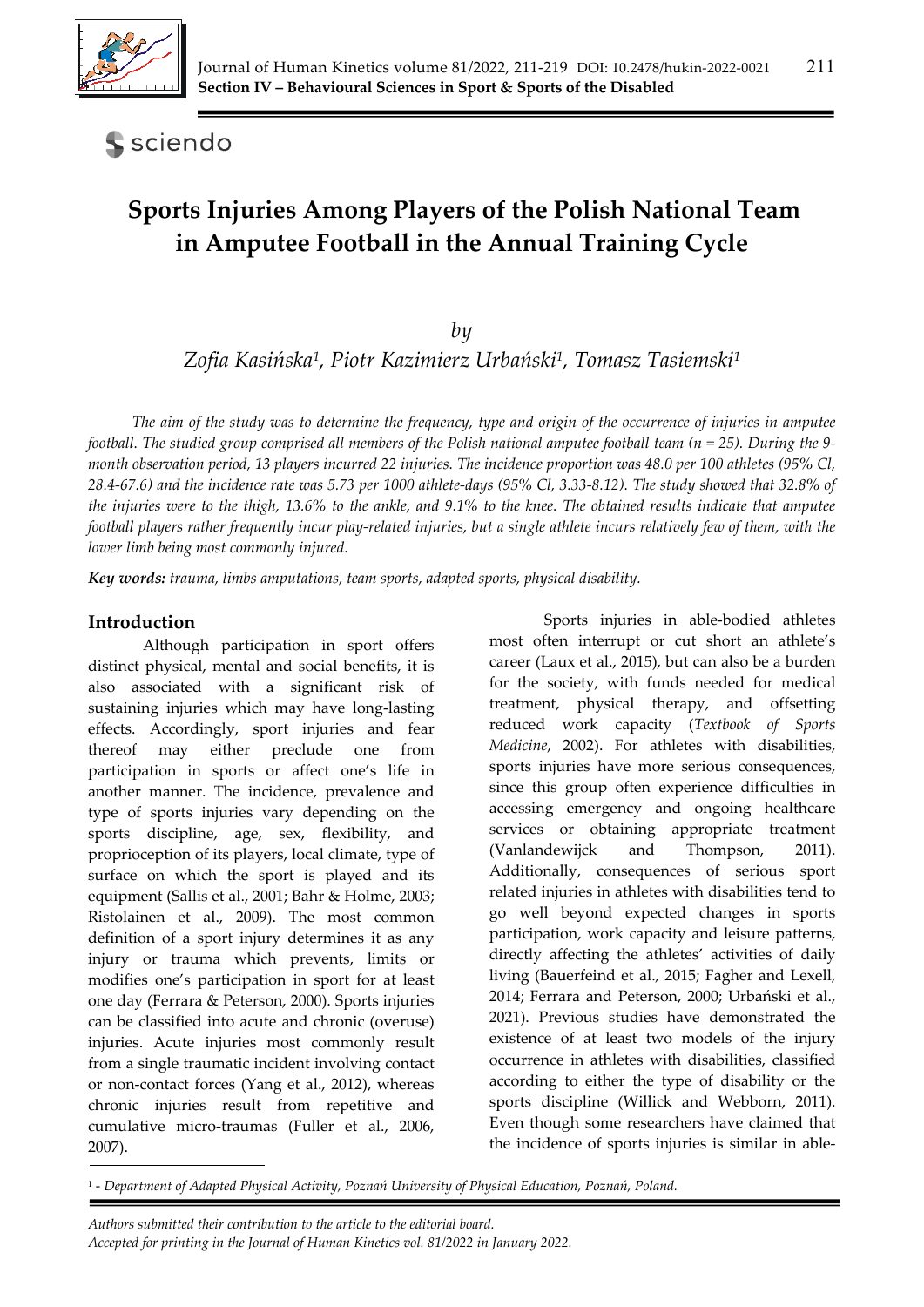bodied athletes and athletes with disabilities, athletes participating in Paralympic sports usually incur only minor injuries and are often cleared to resume their training in less than seven days (Ferrara and Peterson, 2000; Nyland et al., 2000).

The number of athletes with disabilities participating in sports and the popularity of sporting events for such athletes are steadily increasing. Some athletes with disabilities have professionalized their participation, increasing their performance and training times (Fagher and Lexell, 2014). In consequence, sports science researchers and the International Paralympic Committee have jointly recommended to increase efforts to collect epidemiological data to better inform injury prevention programs for athletes with disabilities (Kasińska and Tasiemski, 2017; Wieczorek et al., 2017; Gunaydin 2020, 2021). Indeed, the data indicate that the growing professionalization of that group directly results in an ever-increasing number of sports injuries. During the 2002 Winter Paralympics, every tenth athlete suffered an injury (Webborn et al., 2016); in Beijing during the 2008 Summer Paralympics, over 2,000 medical interventions were recorded (Willick and Webborn, 2011), while during the 2016 Paralympic Games in Rio, a total of 510 injuries were reported over two weeks (Derman et al., 2018).

Relevantly to this study, football is classified as a sport with one of the highest injury incidence rates (IRs) among athletes with disabilities. During the London 2012 Paralympic Games, participation in a 5-a-side of football was considered most risky (Willick et al., 2013), whereas during the Rio 2016 Paralympic Games the sports with highest IRs were 5-a-side football, judo, and 7-a-side football (Demers et al., 1999). Amputee football is a relatively new sport for people with unilateral amputations/defects of upper and lower limbs. According to player selection criteria in amputee football, a participant with an amputated or damaged lower limb can play as a field player and a participant with an amputated or damaged upper limb can play as a goalkeeper. In many respects amputee football resembles traditional association football, with some key differences: the outfield players use crutches, the pitch is smaller  $(40 \times 60 \text{ m})$  and the game itself is played by 7 players, with one match consisting of two halves of 25 min each. Rapidly

rising in popularity, amputee football players intend to have their discipline registered in the Paralympic Games program; accordingly, it is of vital importance to assess how injury-prone its players are going to be.

Sport injuries in amputee football have been the subject of two publications so far (Kasińska and Tasiemski, 2017; Wieczorek et al., 2017), with both studies classifying it as a low-risk discipline. However, those authors did not provide any IR in their texts, impeding attempts to accurately compare IRs in this and other types of football. The lack of data on sports injuries among athletes with disabilities contrasts sharply with a wealth of information on injuries of ablebodied players; the disparity arises due to better testing practices, since able-bodied players are routinely tested during every major sports event and at the end of the playing season (Junge and Dvořák, 2015; *UEFA Injury Study Report*, 2016).

Due to many similarities among amputee football, 5-a-side football, 7-a-side football, and football of able-bodied players, we assumed that players with amputations would suffer from injuries of a similar frequency and type (Webborn et al., 2016; Willick et al., 2013; UEFA Elite Club Injury Study, 2017), but with more severe consequences for their daily activities. Permanent or prolonged damage to a remaining healthy lower limb can lead to forced locomotion by means of a wheelchair. Therefore, the main goal of this study was to determine the characteristics, IRs, incidence proportion (IP), and time of recovery from sports injuries in the Polish national amputee football team during an annual training cycle.

# **Methods**

# *Participants*

All members of the Polish national amputee football team  $(n = 25)$  took part in the study. Players represented five clubs from diverse locations in Poland. All players were male. The average age of the player was 29 years  $(SD = 7.9)$ , 48% of all players received university education. The majority of participants acquired their disability during their lives  $(n = 20)$ , whereas five persons stated that their limb defects were congenital. Among those who acquired their injuries, 14 amputations resulted from traffic accidents, four from cancer and two from other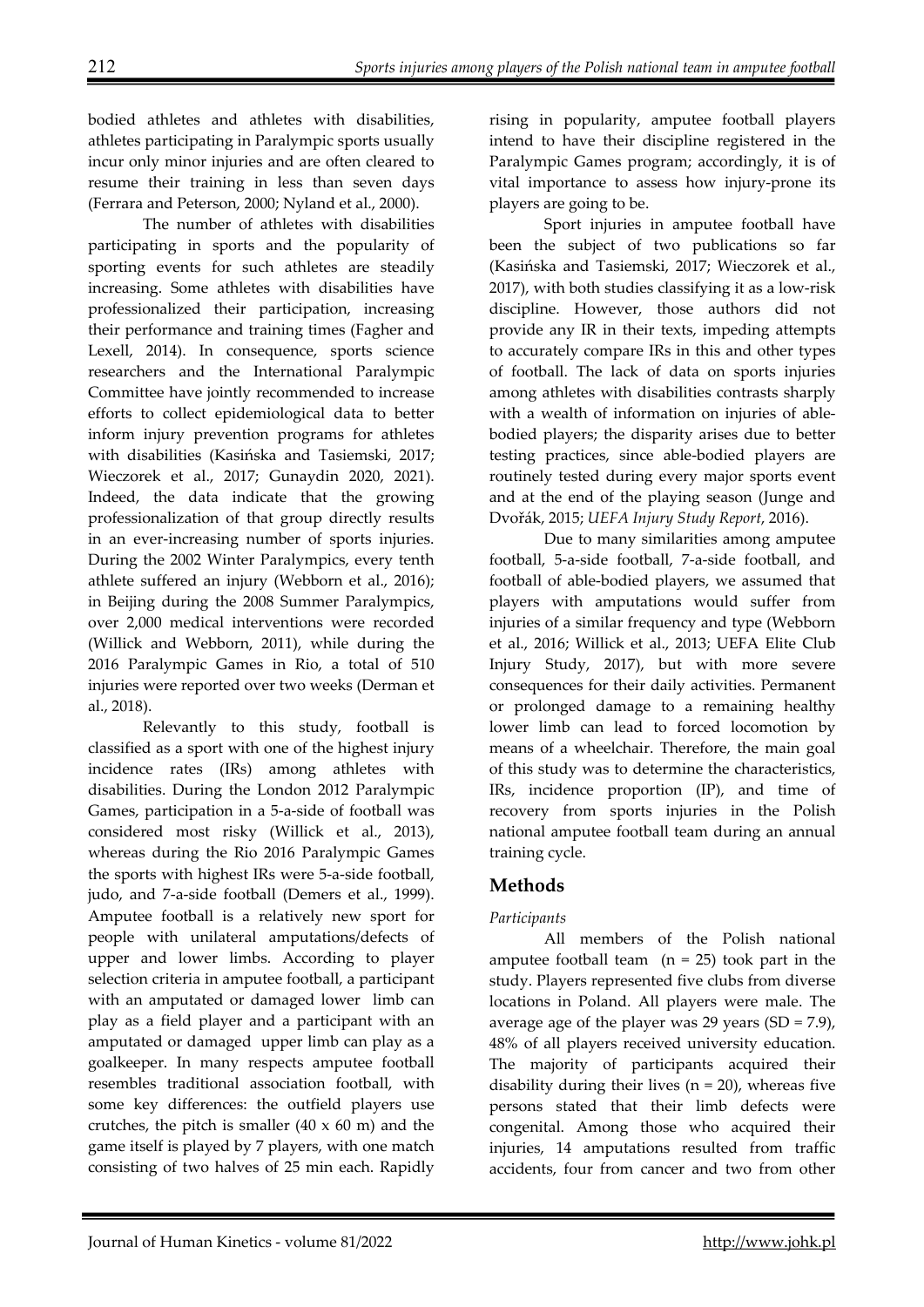diseases. Ten players had a leg amputation above the knee (A2) and another 10 below the knee (A4). Among participants, six players declared that they played as strikers, nine as midfielders and ten as defenders (goalkeepers were not included in this study). On average, the study participants trained for 3.42 years (SD = 2.1), 32% of surveyed athletes played football before the incident which led to amputation.

## *Measures*

Three research tools were used in this study:

- 1) A personal survey related to demographic data of participants: their age, sex, education, occupation, the date of injury or its diagnosis, the type of disability.
- 2) A register of sports injuries which were not consulted with a physician. Athletes provided information about injuries (their type, anatomical region, time taken off training while the injury healed) and circumstances thereof (the place, situation on the pitch that led to the injury, the phase of a game or training when the injury occurred as well as the type of activity which resulted in the injury). The data about injuries were collected by the club physiotherapist on the day of the injury (Kasińska and Tasiemski, 2017).
- 3) A register of sports injuries which were consulted with a physician. The register included information about circumstances of the injury, the date of consultation with a physician, conducted diagnostic tests, diagnosis, recommended treatment and its duration, time taken off training while the injury healed and duration of lingering trauma aftereffects, if any (Kasińska and Tasiemski, 2017).

## *Design and Procedures*

The structure of this study was designed to take into account previous recommendations made by researchers of sports injuries of athletes with disabilities (Fagher and Lexell, 2014; Willick et al., 2013). The study period encompassed one playing season of nine months (from February to October). Participants were asked to complete a personal questionnaire at the beginning of the study; subsequently, they were to complete a record of medically consulted or non-consulted injuries every time they incurred one. The research was carried out by a physiotherapist working with players of the Polish national

amputee football team in cooperation with local club physiotherapists. All players were informed about the aim of the study and could withdraw from the study at any moment.

## *Statistical Analysis*

The IBM Statistical Package for Social Sciences (v. 21.0; IBM SPSS, Chicago, IL, USA) was used for statistical analysis of the collected data. The examined qualitative demographic data were presented in terms of frequency (n) and percentages (%), and quantified using the mean, standard deviation (SD) and 95% confidence intervals (CI). The normality of the distribution of variables was checked with the Shapiro-Wilk test. Due to the lack of normal distribution of particular variables, a non-parametric test (Mann-Whitney U test) was used to assess differences between the groups i.e., athletes with and without sport injuries. The effect sizes were calculated as the difference between means divided by the pooled SD. Using Cohen's (1988) criteria, an effect size  $\geq$  0.20 and < 0.50 was considered small,  $\geq$  0.50 and <  $0.80$  medium, and  $\geq 0.80$  large (Cohen, 1988). Two injury indicators i.e., the IR (95% CI) and IP (95% CI) were calculated (Knowles et al., 2006). Both indicators and estimated standard error (SE) were calculated in the following way:

## **IR = injuries/athlete-exposures × 1000**

Estimated SE =  $\frac{\sqrt{\text{#injuries}}}{\sum \text{person-time}}$ 95% CI: (IR ± 1.96 × SE) ×1000

# **IP = injured athletes/athletes on the team during**

**one season**  Estimated SE =  $\sqrt{\frac{IP \times (1 - IP)}{n}}$ 95% CI:  $(IP \pm 1.96 \times SE) \times 100$ 

# **Results**

# *The frequency and types of sports injuries in amputee football*

During nine months, 13 out of 25 players participating in the study sustained 22 sports injuries. The age of players who were injured (mean =  $27.6$  years; SD =  $7.1$ ) did not differ significantly ( $p = 0.568$ ) from the age of players who were not injured (mean = 30.8 years; SD =8.6).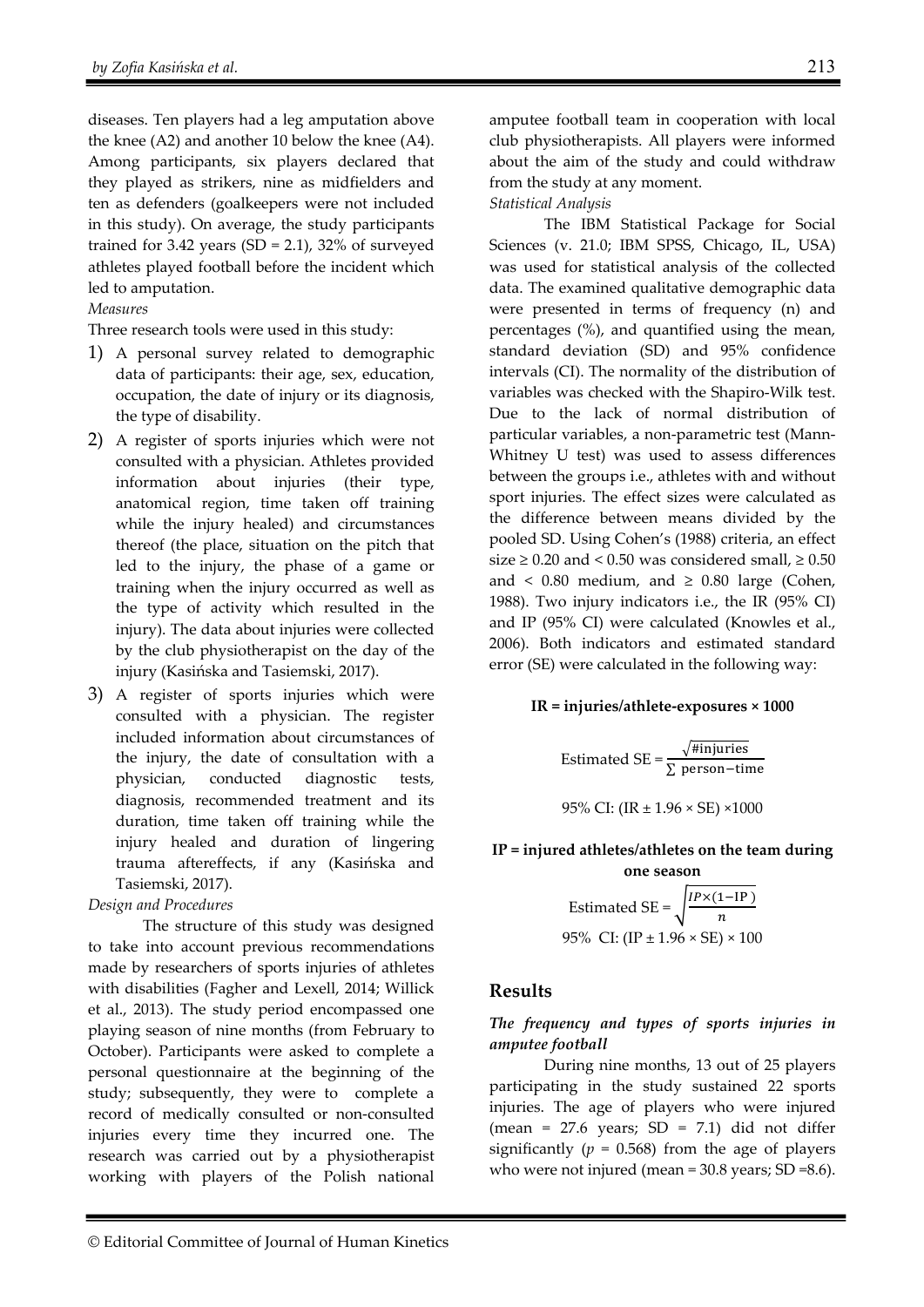However, training experience (mean = 4.3 years;  $SD = 1.3$ ) of the injured players was significantly higher ( $p = 0.024$ ;  $d = 1.15$ ) than that of those who did not incur the injury (mean  $= 2.3$  years; SD  $=$ 2.1). The overall IR was 5.73 per 1000 athlete-days (95% Cl, 3.33-8.12), while the overall IP was 48.0 per 100 athletes (95% Cl, 28.4-67.6). Among incurred injuries, participants reported strains (n = 10), contusions ( $n = 5$ ), sprains ( $n = 2$ ), fractures ( $n = 10$  $= 2$ ), dislocations (n = 1), tears (n = 1) and cuts (n = 2), of which 14 required medical consultation. One player suffered four injuries, six players suffered two injuries, while the remaining six players suffered one injury each throughout the season. Players playing as forwards (n = 5) and midfielders  $(n = 5)$  sustained eight injuries, while three defenders suffered six sports injuries in total. Most of the injuries involved the intact side of the lower limb (68.2%). Table 1 presents the location of the injuries by the body part.

Twenty-one of all injuries were acute injuries, while one was a chronic injury (a spinal stretch). One participant experienced four injuries (two repetitive instances). The average time taken off training for a player was  $9.8$  days (SD =  $8.8$ ). Six minor injuries required a short break/modification of the training program lasting between one to three days, eight injuries needed a long break/modification of four to seven days and seven injuries necessitated a long break/modification of the training program lasting between eight and 28 days. One injury forced the player to suspend his training program for more than 28 days.

Participants most often incurred injuries during the game: on artificial grass, not caused by crutches, without contact with an opponent. The same number of injuries occurred during sporting events and training. The incidence of injuries in relation to different variables of the game is presented in Table 2.

|               |                |              |                                                                      |              | Table 1      |              |
|---------------|----------------|--------------|----------------------------------------------------------------------|--------------|--------------|--------------|
|               |                |              | Types and locations of injuries in examined amputee football players |              |              |              |
| contusion     | strain         | sprain       | Dislocation                                                          | cut          | fracture     | tear         |
| quadriceps    | hamstring      | ankle        | patella                                                              | superciliary | fifth        | biceps       |
| muscle        | (2)            | (2)          | (1)                                                                  | arch         | metatarsal   | femoris      |
| (3)           | quadriceps     |              |                                                                      | (1)          | bone         | muscle       |
| shoulder      | muscle         |              |                                                                      |              | (1)          | (1)          |
| (1)           | (3)            |              |                                                                      |              | nose         |              |
| ribs          | back muscles   |              |                                                                      |              | (1)          |              |
| (1)           | (3)            |              |                                                                      |              |              |              |
|               | fibular        |              |                                                                      |              |              |              |
|               | collateral     |              |                                                                      |              |              |              |
|               | ligament       |              |                                                                      |              |              |              |
|               | (1)            |              |                                                                      |              |              |              |
|               | triceps surae  |              |                                                                      |              |              |              |
|               | muscle         |              |                                                                      |              |              |              |
|               | (1)            |              |                                                                      |              |              |              |
| $(5; 22.7\%)$ | $(10; 45.5\%)$ | $(2; 9.1\%)$ | $(1; 4.5\%)$                                                         | $(1; 4.5\%)$ | $(2; 9.1\%)$ | $(1; 4.5\%)$ |

*Note. Contusion – an injury to tissues with skin discoloration and without breakage of skin; strain – an injury to a tendon or muscle (stretch) resulting from overuse or trauma; tear – a term useful for classifying the relative severity of strain, it can be related for ligaments, tendons, muscles; sprain – a common musculoskeletal injury in which the ligaments partially or completely tear due to sudden stretching; dislocation – an injury to a joint in which the ends of bones are forcefully moved from their normal positions; cut – an area of severed skin; fracture – a partial or complete break in the continuity of the bone.*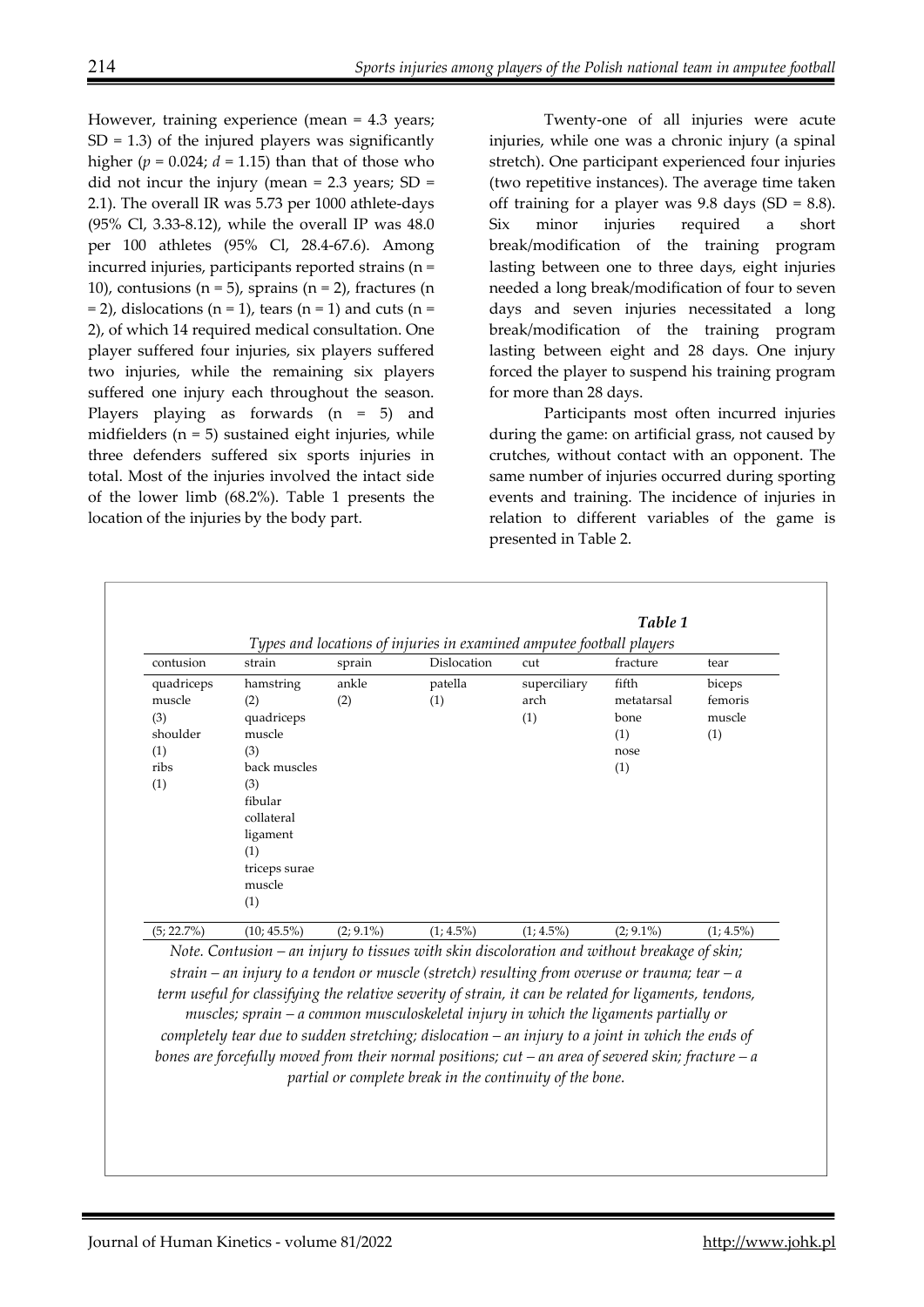|                                                  | Table 2                      |  |  |  |  |  |
|--------------------------------------------------|------------------------------|--|--|--|--|--|
| Injury by the game component in amputee football |                              |  |  |  |  |  |
| Variables of the game                            | Sport injuries<br>$(n = 22)$ |  |  |  |  |  |
| Surface $[n (%)]$                                |                              |  |  |  |  |  |
| natural grass                                    | $8(36.4\%)$                  |  |  |  |  |  |
| synthetic grass                                  | $14(63.6\%)$                 |  |  |  |  |  |
| Circumstances $[n (%)]$                          |                              |  |  |  |  |  |
| training                                         | 11 (50%)                     |  |  |  |  |  |
| sporting event                                   | 11 (50%)                     |  |  |  |  |  |
| Crutches $[n (%)]$                               |                              |  |  |  |  |  |
| caused by crutches                               | $3(13.6\%)$                  |  |  |  |  |  |
| not caused by crutches                           | $19(86.4\%)$                 |  |  |  |  |  |
| Contact with an opponent $[n (%)]$               |                              |  |  |  |  |  |
| yes                                              | $9(40.9\%)$                  |  |  |  |  |  |
| no                                               | 13 (59.1%)                   |  |  |  |  |  |

# **Discussion**

During the 9-month duration of the study, players of the Polish national amputee football team incurred 22 injuries. The IR was 5.73 per 1000 athlete-days (95% Cl, 3.33-8.12). Thus, it has been shown that the IR in the amputee football is lower than in 5-a-side football (IR 22.4 per 1000 athlete-days, 95% CI, 14.1-33.8), and 7-a-side football (IR =  $10.4$  per 1000 athlete-days, 95% Cl, 5.4-15.5), played at the London Paralympics (Webborn et al., 2016; Willick et al., 2013). In turn, the IP level in amputee football was higher (IP 48.0 per 100 athletes, 95% Cl, 28.4-67.6) than in 5 a-side football (IP 31.4 per 100 athletes, 95% Cl, 20.9-43.6), and 7-a-side football (IP 14.6 per 100 athletes, 95% Cl, 7.5-21.6) (Webborn et al., 2016). These data indicate that participation in amputee football induces a higher risk of injury than participation in 5- and 7-a-side football. It is difficult to compare injury rates reported in studies on three types of football for players with disabilities with those reported by able-bodied players of traditional football. For example, the report of the Union of European Football Associations after the 2016 European Championship provided the IR of 22.6 (UEFA Injury Study Report, 2016); nevertheless, that IR was calculated on the basis of the number of injuries suffered per 1000 hours of training/matches, while for persons with disabilities, the IR is calculated on the basis of training/match days (Blauwet et al., 2016; Fagher

and Lexell, 2014). The difference in reporting stems from the fact that regular football as a professional sport usually requires players to train twice a day, while amputee football and many other sports for persons with disabilities are played by amateurs, dividing their time between irregular training (several hours a week), work and other responsibilities.

The results of this study confirmed what previous studies indicated for persons with disabilities playing three kinds of football, i.e., that their lower limbs were most vulnerable to injury. In our study, lower limb injuries amounted to 68.2%, a proportion broadly in line with previous research. In 5-a-side football, 54.5% of injuries concerned the lower limb and in 7-a-side football, this value was of 78.6% (Webborn et al., 2016). Comparable results were also obtained when juxtaposing locations of injury in amputee football and football for able-bodied athletes. In our study, 32.8% of the injuries were to the thigh, 13.6% to the ankle, and 9.1% to the knee. Similarly, during the 2014 Football World Cup in Brazil, 25% of injuries were to the thigh, 12% to the knee and 10% to the ankle (Junge and Dvořák, 2015). During the 2016/2017 football season, 28.9% of injuries were to the thigh, 17.2% to the knee and 15.4% to the ankle (*UEFA Elite Club Injury Study,* 2017). Thus, this research confirms that athletes with disabilities and able-bodied athletes playing the same sport are exposed to similar injuries resulting from its specificity (Ferrara and Peterson, 2000; Laskowski and Murtaugh, 1992).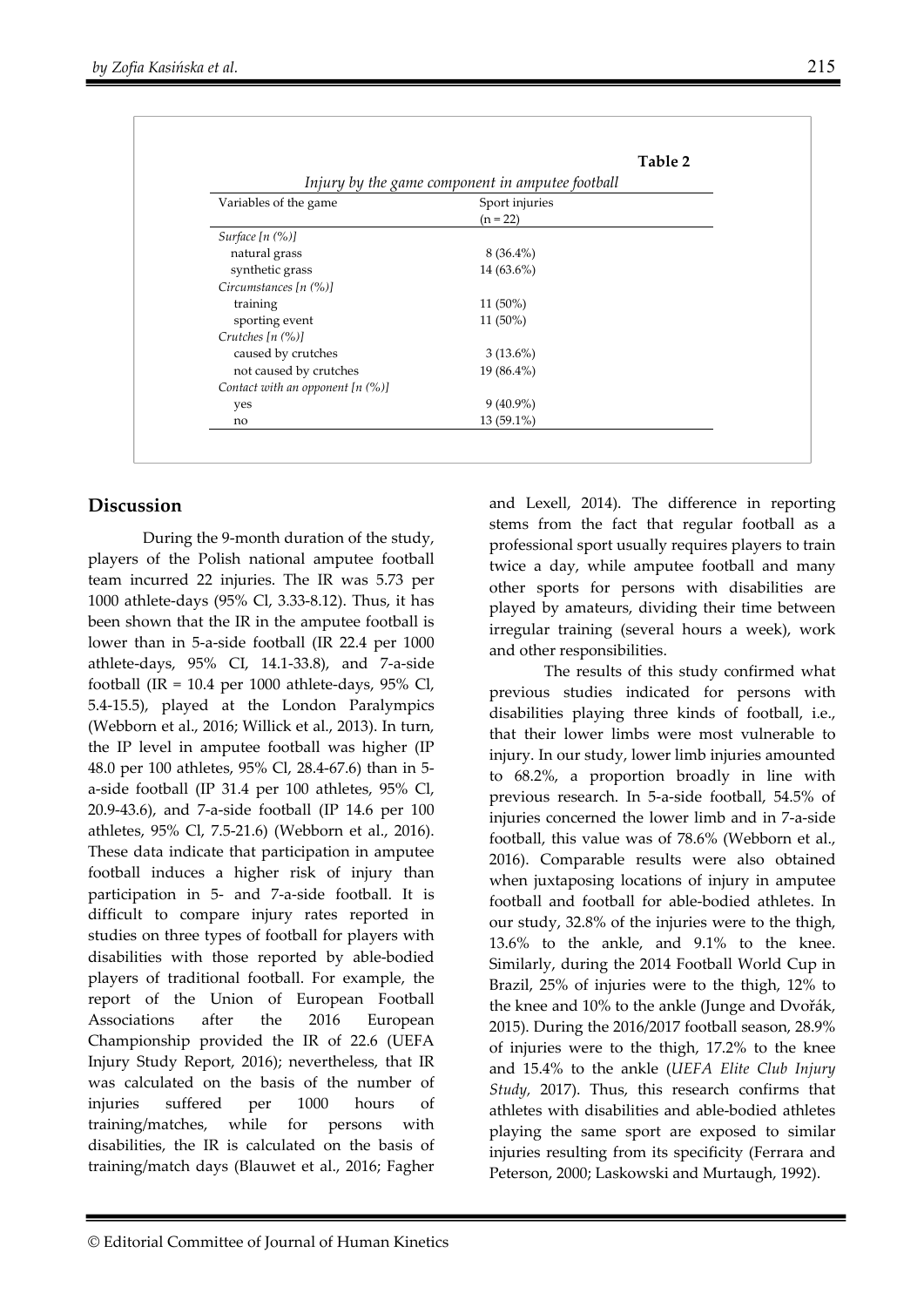On average, players reporting injuries during the study were significantly more likely to have played amputee football for longer time than those players who did not. One possible explanation for this correlation takes into account the fact that experienced players might have accumulated microtraumas which hampered natural recovery mechanisms and made injuries more likely; future studies will likely demonstrate whether this hypothesis is true or not. The average recovery time between injury and return to unimpeded sport activity among our study participants was 9.8 days. Six injuries necessitated only a short recovery time (Fuller et al., 2006). The longest recovery time, i.e., 35 days, was brought about by a tear of the femoral biceps. One player in the study suffered two reinjuries of same body parts. In the first case, the player stretched his ischio-shin muscles (in general) and subsequently tore the femoral biceps; in the second case, the same player pulled his back musculature, an injury which healed and then reoccurred after two months of training.

The data obtained in this study did not match conclusions drawn by authors of previous reports, who claimed that athletes with disabilities mostly incurred only minor injuries. In our study, medically consulted injuries  $63.6\%$  (n = 14) almost doubled the non-consulted ones  $36.4\%$  (n = 8). Perhaps the divergence in data sets came from methodological differences as authors of previous reports collected data on abrasions (possibly inflating the number of minor injuries), whereas our study did not include abrasions as a category of injuries (Ferrara and Peterson, 2000; Kasińska and Tasiemski, 2017; Molik and Marszałek, 2013).

Some authors link the location of injury to the type of disability and the discipline practiced (Fuller et al., 2006). Nyland et al. (2000) indicated that visually impaired players and other players with disabilities who practiced in a standing position incurred more lower limb injuries (e.g. in 5-a-side football). Similar results were obtained in our study, with 68% of injuries incurred to the lower limb. In contrast, a study by Klenck and Gebke (2007), having compared players with various types of disabilities, surmised that amputees were more exposed to injuries to the stump than other players (Klenck and Gebke, 2007). However, Klenck and Gebke (2007) did not specify stumps of which limb were most injury-

prone; on the other hand, our data recorded only a single injury of the lower limb stump. The low incidence of stump injuries among players of the Polish national team was perhaps due to the team's consistent use of elastic bandages and specialized stump compression bands under the gaiters to minimize the risk of injury, a practice not mentioned in the article by Klenck and Gebke (2007).

After an injury, a decision whether to return to intensive training or to fully recover is often influenced by multiple factors. Based on previous findings, it is known that many players want to resume their training as soon as possible, either encouraged by coaches or driven by attention they receive due to their sport participation (Podlog and Eklund, 2005), but premature resumption of an intensive training program may result in another injury or negative psychological consequences (Janse van Rensburg and Nolte, 2011; Podlog and Eklund, 2005). To protect athletes' health and reduce incidents of injury and illness are key responsibilities of every coach, who should insist on athletes' receiving medical clearance before their return to active participation, optimally in consultation with a physiotherapist. Ideally, an athlete would receive clearance only in the event of complete recovery, i.e., full range of movement in the affected body part, unimpaired strength, complete neuromuscular control, cardiorespiratory tens, and demonstration of other sport-specific functional skills (Janse van Rensburg and Nolte, 2011).

 Some limitations were encountered during this study. First of all, we did not collect information of injury history of players which could be related with injuries during the studied period. Another limitation was the small sample size, however, it consisted of all members of the Polish National Amputee Football team (n = 25). Previous research studies, either on 5-a-side (n = 70), 7-a-side  $(n = 96)$  or able-bodied  $(n = 529)$ football, benefitted from much larger sample sizes; studies on 5-a-side and 7-a-side players included members of all national teams during the London Paralympics, whereas the study on able-bodied players took place during Euro 2016 in France. Future research should ideally include the entire population of amputee football players in Poland (Polish Amputee Football League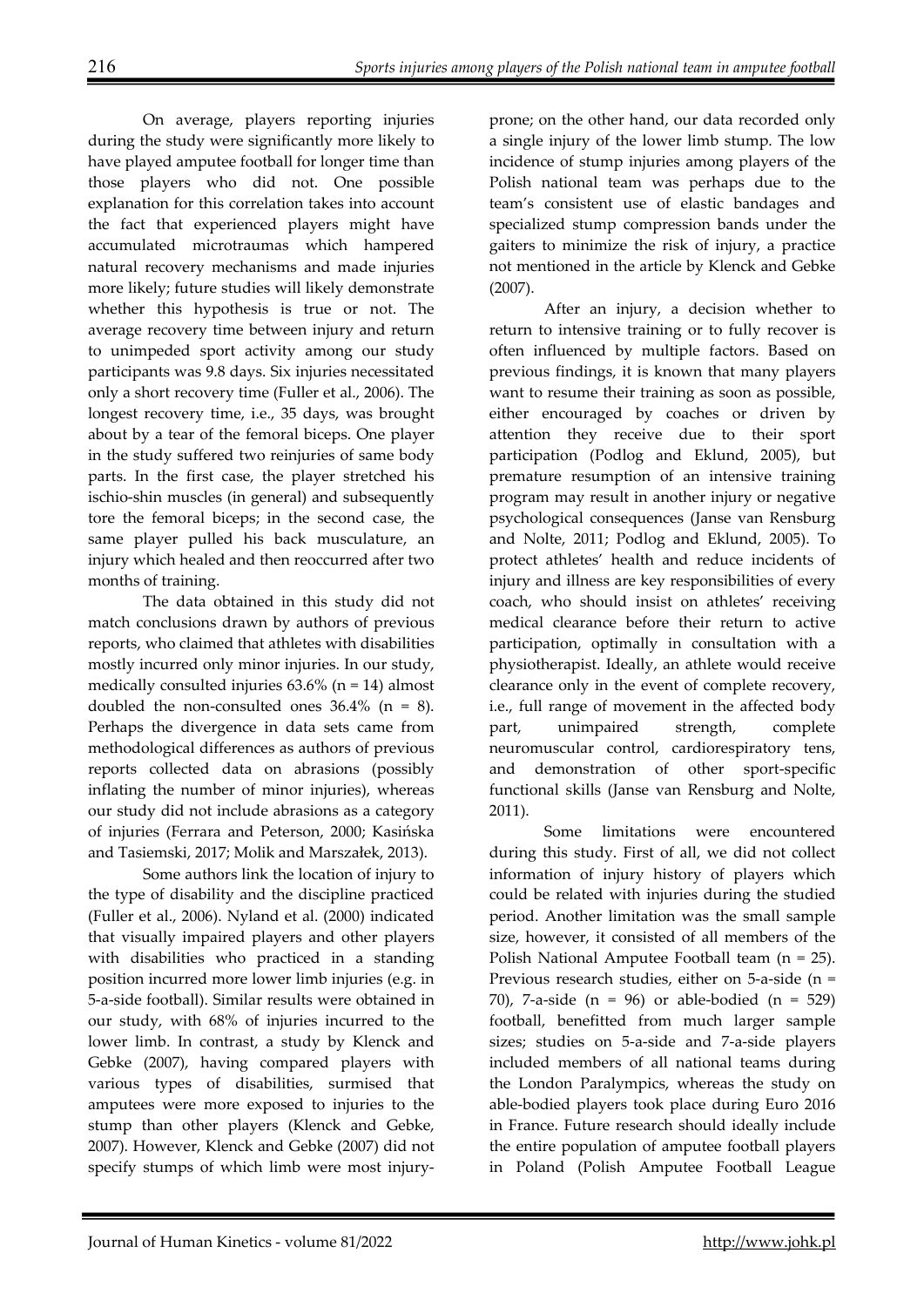members), with a necessary step of appraising their sport performance levels beforehand.

#### **Conclusions**

The obtained results indicate that amputee football players rather frequently incur play-related injuries, but a single athlete incurs

## **Acknowledgements**

The authors would like to gratefully acknowledge the assistance of Magdalena Lewandowska in performing statistical analyses.

## **References**

- Bahr, R., & Holme, I. (2003). Risk factors for sports injuries—A methodological approach. *British Journal of Sports Medicine*, *37*(5), 384–392. https://doi.org/10.1136/bjsm.37.5.384
- Bauerfeind, J., Koper, M., Wieczorek, J., Urbański, P., & Tasiemski, T. (2015). Sports Injuries in Wheelchair Rugby – A Pilot Study. *Journal of Human Kinetics*, *48*(1), 123–132. https://doi.org/10.1515/hukin-2015- 0098
- Blauwet, C. A., Cushman, D., Emery, C., Willick, S. E., Webborn, N., Derman, W., Schwellnus, M., Stomphorst, J., & Van de Vliet, P. (2016). Risk of Injuries in Paralympic Track and Field Differs by Impairment and Event Discipline: A Prospective Cohort Study at the London 2012 Paralympic Games. *The American Journal of Sports Medicine*, *44*(6), 1455–1462. https://doi.org/10.1177/0363546516629949
- Cohen, J. (1988). *Statistical power analysis for the behavioral sciences* (2nd ed). L. Erlbaum Associates.
- Demers, L., Wessels, R. D., Weiss-Lambrou, R., Ska, B., & Witte, L. P. D. (1999). An international content validation of the Quebec User Evaluation of Satisfaction with assistive Technology (QUEST). *Occupational Therapy International*, *6*(3), 159–175. https://doi.org/10.1002/oti.95
- Derman, W., Runciman, P., Schwellnus, M., Jordaan, E., Blauwet, C., Webborn, N., Lexell, J., van de Vliet, P., Tuakli-Wosornu, Y., Kissick, J., & Stomphorst, J. (2018). High precompetition injury rate dominates the injury profile at the Rio 2016 Summer Paralympic Games: A prospective cohort study of 51 198 athlete days. *British Journal of Sports Medicine*, *52*(1), 24–31. https://doi.org/10.1136/bjsports-2017-098039
- Fagher, K., & Lexell, J. (2014). Sports-related injuries in athletes with disabilities. *Scandinavian Journal of Medicine & Science in Sports*, *24*. https://doi.org/10.1111/sms.12175
- Ferrara, M. S., & Peterson, C. L. (2000). Injuries to athletes with disabilities: Identifying injury patterns. *Sports Medicine (Auckland, N.Z.)*, *30*(2), 137–143. https://doi.org/10.2165/00007256-200030020-00006
- Fuller, C. W., Ekstrand, J., Junge, A., Andersen, T. E., Bahr, R., Dvorak, J., Hägglund, M., McCrory, P., & Meeuwisse, W. H. (2006). Consensus statement on injury definitions and data collection procedures in studies of football (soccer) injuries. *British Journal of Sports Medicine*, *40*(3), 193–201. https://doi.org/10.1136/bjsm.2005.025270
- Fuller, C. W., Molloy, M. G., Bagate, C., Bahr, R., Brooks, J. H. M., Donson, H., Kemp, S. P. T., McCrory, P., McIntosh, A. S., Meeuwisse, W. H., Quarrie, K. L., Raftery, M., & Wiley, P. (2007). Consensus statement on injury definitions and data collection procedures for studies of injuries in rugby union. *British Journal of Sports Medicine*, *41*(5), 328–331. https://doi.org/10.1136/bjsm.2006.033282
- Gunaydin G. (2020) The relationship between upper extremity strength and performance in elite amputee football players. *Baltic Journal of Health and Physical Activity*, 12(2), 64-72. https://doi:10.29359/BJHPA.12.2.07
- Gunaydin G. (2021). The relationship between scapular endurance and core endurance in elite amputee football players. *Baltic Journal of Health and Physical Activity*, 13, 1-8. https://doi:10.29359/BJHPA.13.1.01
- Janse van Rensburg, C., & Nolte, K. (2011). Sports injuries in adults: Overview of clinical examination and management. *South African Family Practice*, *53*, 21–27. https://doi.org/10.1080/20786204.2011.10874055

relatively few of them, with the lower limb being most commonly injured. The injury risk in amputee football is comparable with risks in football for abled-bodied, with 5-a-side and 7-aside football considered high-risk disciplines.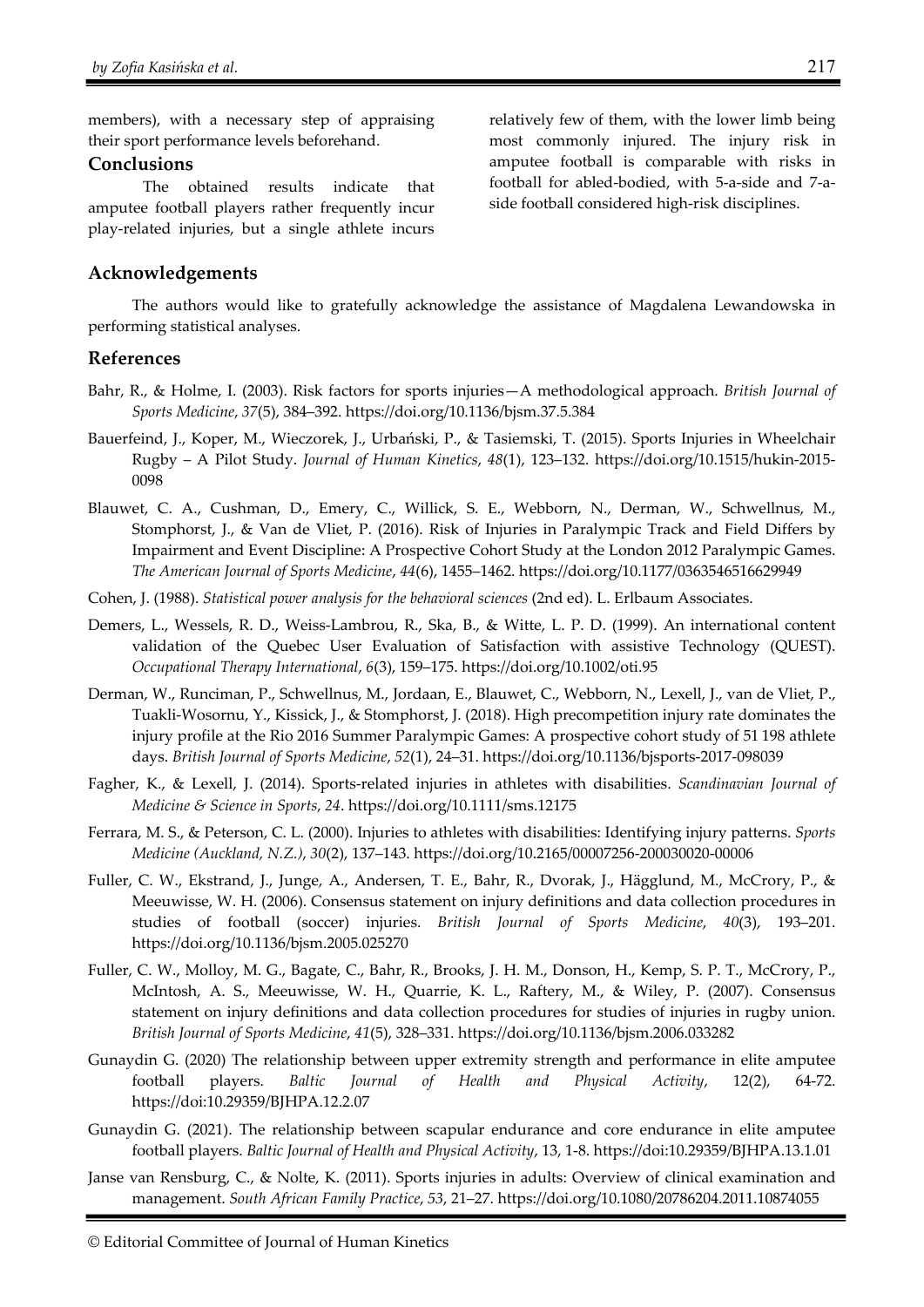- Junge, A., & Dvořák, J. (2015). Football injuries during the 2014 FIFA World Cup. *British Journal of Sports Medicine*, *49*(9), 599–602. https://doi.org/10.1136/bjsports-2014-094469
- Kasińska, Z., & Tasiemski, T. (2017). Determinants of sports injuries in amputee football: Initial analysis. *Trends in Sport Sciences*, *2*(24), 73–79.
- Klenck, C., & Gebke, K. (2007). Practical management: Common medical problems in disabled athletes. *Clinical Journal of Sport Medicine: Official Journal of the Canadian Academy of Sport Medicine*, *17*(1), 55–60. https://doi.org/10.1097/JSM.0b013e3180302587
- Knowles, S. B., Marshall, S. W., & Guskiewicz, K. M. (2006). Issues in Estimating Risks and Rates in Sports Injury Research. *Journal of Athletic Training*, *41*(2), 207–215.
- Laskowski, E. R., & Murtaugh, P. A. (1992). Snow skiing injuries in physically disabled skiers. *The American Journal of Sports Medicine*, *20*(5), 553–557. https://doi.org/10.1177/036354659202000512
- Laux, P., Krumm, B., Diers, M., & Flor, H. (2015). Recovery–stress balance and injury risk in professional football players: A prospective study. *Journal of Sports Sciences*, *33*(20), 2140–2148. https://doi.org/10.1080/02640414.2015.1064538
- Molik, B., & Marszałek, J. (2013). The specificity of injuries in Paralympics sport. *Advances in Rehabilitation*, *27*(3), 36–41. https://doi.org/10.2478/rehab-2014-0020
- Nyland, J., Snouse, S. L., Anderson, M., Kelly, T., & Sterling, J. C. (2000). Soft tissue injuries to USA paralympians at the 1996 summer games. *Archives of Physical Medicine and Rehabilitation*, *81*(3), 368– 373. https://doi.org/10.1016/S0003-9993(00)90086-8
- Podlog, L., & Eklund, R. (2005). Return to Sport After Serious Injury: A Retrospective Examination of Motivation and Psychological Outcomes. *J Sport Rehabil*, *14*. https://doi.org/10.1123/jsr.14.1.20
- Ristolainen, L., Heinonen, A., Waller, B., Kujala, U. M., & Kettunen, J. A. (2009). Gender Differences in Sport Injury Risk and Types of Inju-Ries: A Retrospective Twelve-Month Study on Cross-Country Skiers, Swimmers, Long-Distance Runners and Soccer Players. *Journal of Sports Science & Medicine*, *8*(3), 443– 451.
- Sallis, R., Jones, K., Sunshine, S., Smith, G., & Simon, L. (2001). Comparing Sports Injuries in Men and Women. *International Journal of Sports Medicine*, *22*, 420–423. https://doi.org/10.1055/s-2001-16246
- *Textbook of Sports Medicine: Basic Science and Clinical Aspects of Sports Injury and Physical Activity | Wiley*. (2002). Wiley.Com.

https://www.wiley.com/en-

us/Textbook+of+Sports+Medicine%3A+Basic+Science+and+Clinical+Aspects+of+Sports+Injury+and+Ph ysical+Activity-p-9780632065097

- *UEFA Elite Club Injury Study,*. (2017). UEFA.
- *UEFA Injury Study Report*. (2016). UEFA Medical Committee.
- Urbański, P., Ryan, C., & Tasiemski T. (2021). Leisure time physical activity in persons with spinal cord injury across the seasons. *Neurological Research*, *43*(1), 22–28. doi: 10.1080/01616412.2020.1819071
- Vanlandewijck, Y. C., & Thompson, W. R. (Eds.). (2011). *Handbook of Sports Medicine and Science, The Paralympic Athlete* (1st Edition). Wiley-Blackwell.
- Webborn, N., Cushman, D., Blauwet, C. A., Emery, C., Derman, W., Schwellnus, M., Stomphorst, J., Van de Vliet, P., & Willick, S. E. (2016). The Epidemiology of Injuries in Football at the London 2012 Paralympic Games. *PM & R: The Journal of Injury, Function, and Rehabilitation*, *8*(6), 545–552. https://doi.org/10.1016/j.pmrj.2015.09.025
- Wieczorek, J., Wieczorek, A., Bauerfeind, J., Grzelińska, P., Śliwowski, R., & Tasiemski, T. (2017). Sport injuries in elite amputee foorball players. *Central European Journal of Sport Sciences and Medicine*, *18*(2), 13–22.